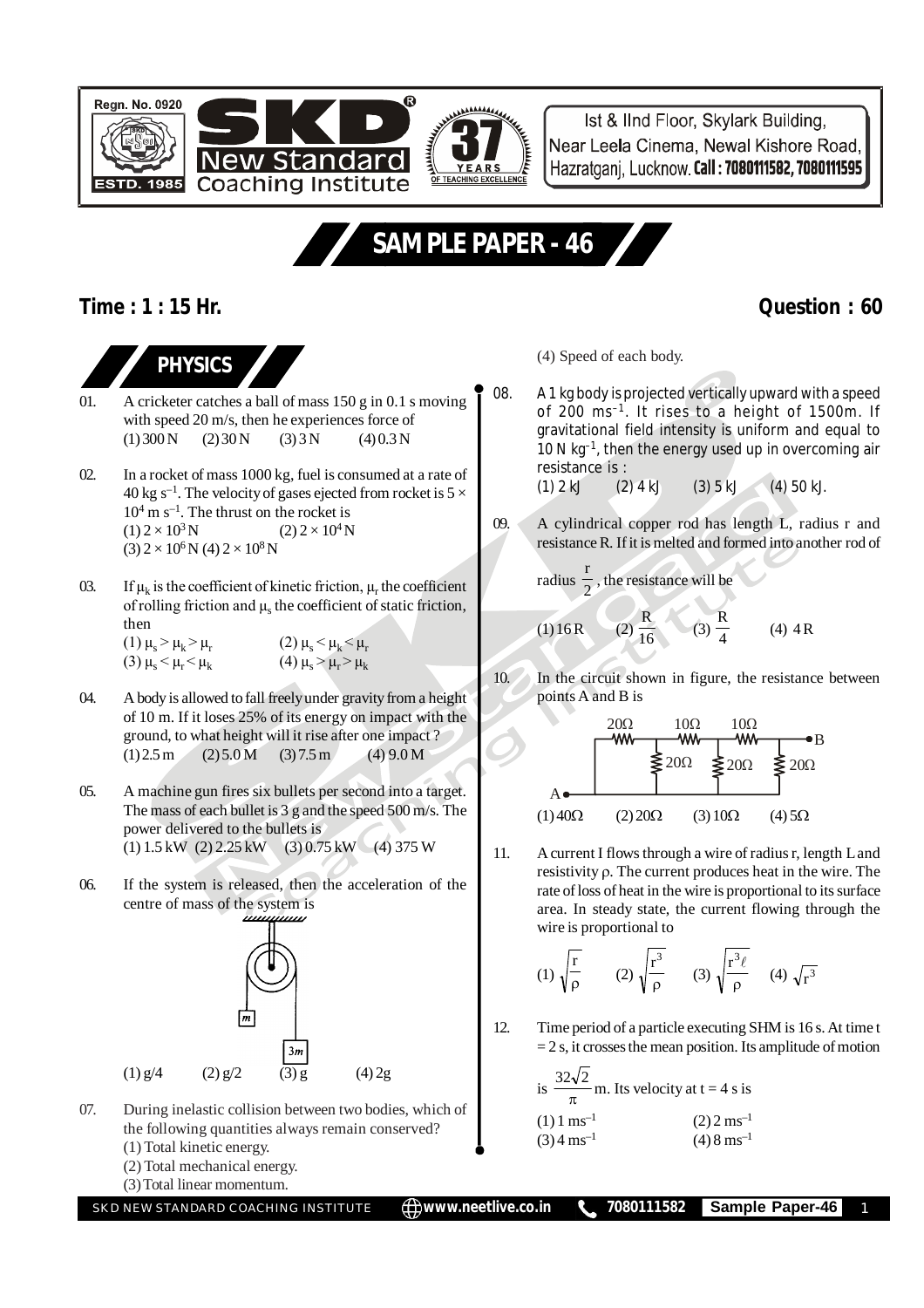13. A particle executes simple harmonic oscillation with an amplitude a. The period of oscillation is T. The minimum time taken by the particle to travel half of the amplitude from the equilibrium position is

(1) 
$$
\frac{T}{8}
$$
 (2)  $\frac{T}{12}$  (3)  $\frac{T}{2}$  (4)  $\frac{T}{4}$ 

14. An earth satellite  $X$  is revolving around earth in an orbit whose radius is one-fourth the radius of orbit of a communication satellite. Time period of revolution of X is

 $(1)$  3 hrs (2) 6 hrs (3) 4 days (4) 72 days

15. From a circular disc of radius R and mass 9M, a small disc of mass M and radius R/3 is removed concentrically. The moment of inertia of the remaining disc about an axis perpendicular to the plane of the disc and passing through its centre is

(1) 
$$
\frac{40}{9}
$$
MR<sup>2</sup> (2)MR<sup>2</sup> (3) 4 MR<sup>2</sup> (4)  $\frac{4}{9}$ MR<sup>2</sup>



- 16. The conditions favourable for the following reaction are:  $2SO_{2(g)}+O_{2(g)} \longrightarrow 2SO_{3(g)}$ ;  $\Delta H^{\circ} = -198 \text{ kJ}$ (1) low temperature, high pressure (2) any value of T and P (3) low temperature and low pressure (4) high temperature and high pressure
- 17. For the reaction  $2NO_{2(g)} \rightleftharpoons 2NO_{(g)} + O_{2(g)}$ ,  $K_c = 1.8 \times 10^{-6}$  at 184°C and R = 0.083 JK<sup>-1</sup> mol<sup>-1</sup>. When  $\mathrm{K}_\mathrm{p}$  and  $\mathrm{K}_\mathrm{c}$  are compared at 184°C, it is found that (1)  $K_p > K_c$ (2) K<sub>p</sub> < K<sub>c</sub> (3)  $K_p = K_c$ (4)  $K_p \ge K_c$  depends on pressure of gases
- 18. What is the percent ionization  $(1)$  of 0.01 M HA solution?  $(K_a = 10^{-4})$  $(1) 9.5\%$   $(2) 1\%$   $(3) 10.5\%$   $(4) 7\%$ 
	- COOH COCH<sub>3</sub> (aspirin)

19.

is a pain reliever with  $pK_a = 2$ . Two tablets each containing 0.09 g of aspirin are dissolved in 100 mL solution. pH will be (Molar mass of Aspirin = 180)  $(1) 0.5$   $(2) 1.0$  $(3) 0.0$   $(4) 2.0$ 

20. Calculate the pH at the equivalence point in the titration of 25 mL of 0.1 M formic acid with a 0.1 M NaOH solution (given that  $pK_a$  of formic acid = 3.74).  $(1)$  4.74  $(2)$  8.22  $(3) 8.37$   $(4) 6.06$ 

21. The structure of the compound whose IUPAC name is 3– Ethyl–2–hydroxy–4–methylhex–3–en–5–ynoic acid, is:



**Sample Paper-46** SKD NEW STANDARD COACHING INSTITUTE  $\bigoplus$  www.neetlive.co.in 2 7080111582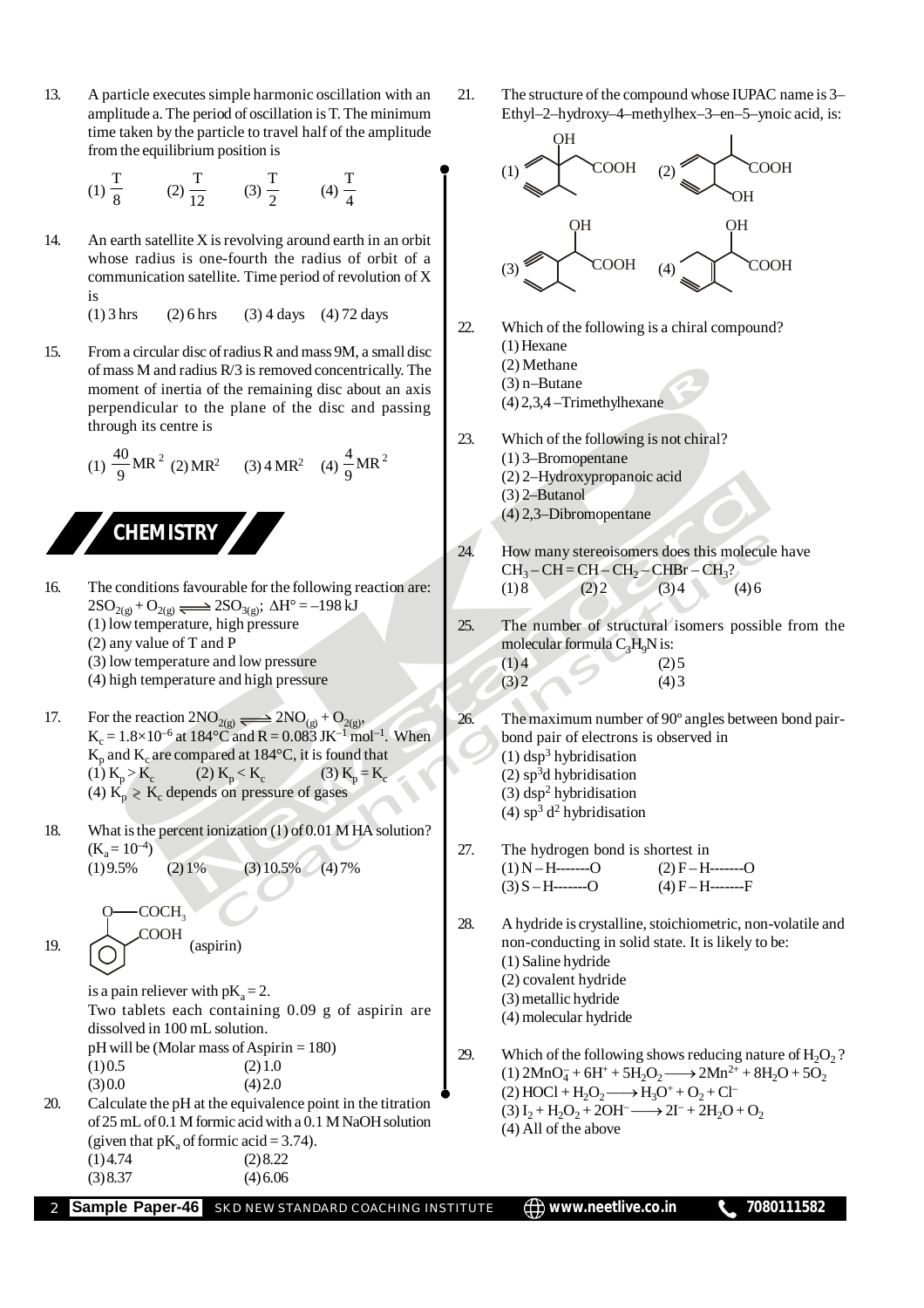| 30. | Select the correct choice for statements (I) and (II):                             | 37. | Fill in the blanks:                                    |                                                             |
|-----|------------------------------------------------------------------------------------|-----|--------------------------------------------------------|-------------------------------------------------------------|
|     | (I) Hard water forms scum/precipitate with soap.                                   |     |                                                        | a. The meristem which occur at the tips of roots and        |
|     | (II) If soap is $C_{17}H_{35}COONa$ and hard water contains                        |     |                                                        | shoots and produce primary tissues are called 1             |
|     | $Ca^{2+}$ , the formation of scum can be shown by the reaction.                    |     | meristems.                                             |                                                             |
|     | $2C_{17}H_{35}COONa + Ca^{2+} \rightarrow 2Na^+ + (C_{17}H_{35}COO)_2Ca\downarrow$ |     |                                                        | b. The meristem which occurs between mature tissues is      |
|     | $(1)$ (I) and (II) both are correct and (II) is the proper reason                  |     | known as 2 meristem.                                   |                                                             |
|     | of(I)                                                                              |     |                                                        | c. During the formation of leaves and elongation of stem,   |
|     | $(2)$ (I) and (II) both are correct but (II) is not the proper                     |     | some cells, 'left behind' from shoot apical meristem,  |                                                             |
|     | reason of $(I)$                                                                    |     | constitute the 3                                       |                                                             |
|     | $(3)$ (I) is correct but (II) is false                                             |     |                                                        | d. 4 occurs in grasses and regenerates parts removed        |
|     | $(4)$ (I) is false but (II) is correct.                                            |     | by the grazing herbivores.                             |                                                             |
|     |                                                                                    |     |                                                        | (1) 1-lateral, 2-apical, 3-intercalary meristem, 4-         |
|     |                                                                                    |     | secondary meristem                                     |                                                             |
|     | <b>BOTANY</b>                                                                      |     |                                                        | (2) 1-apical, 2-lateral, 3-apical bud, 4-lateral meristem   |
|     |                                                                                    |     |                                                        | (3) 1-intercalary, 2-lateral, 3-axillary bud, 4-intercalary |
|     |                                                                                    |     | meristem                                               |                                                             |
| 31. | Which of the following is an example of plasticity?                                |     |                                                        | (4) 1-apical, 2-intercalary, 3-axillary bud, 4-intercalary  |
|     | (1) Heterophylly in cotton, coriander and larkspur                                 |     | meristem                                               |                                                             |
|     | (2) Heterophylly in buttercup                                                      |     |                                                        |                                                             |
|     | (3) Bolting in beet and cabbage                                                    | 38. | Intercalary meristem is a derivative of                |                                                             |
|     | $(4)$ Both $(1)$ and $(2)$                                                         |     | (1) Promeristem                                        | (2) Primary meristem                                        |
|     |                                                                                    |     | (3) Lateral meristem                                   | (4) Secondary meristem                                      |
| 32. | Auxin was isolated from tips of coleoptiles of                                     |     |                                                        |                                                             |
|     | (1) Canary grass by of Charles Darwin and Francis Darwin                           | 39. | Phylogenetic classification systems based on:          |                                                             |
|     |                                                                                    |     |                                                        |                                                             |
|     | (2) Canary grass by F.W. Went                                                      |     | (1) Natural affinities among the organisms             |                                                             |
|     | (3) Oat seedlings by Charles Darwin and Francis Darwin                             |     | (2) Phytochemistry                                     |                                                             |
|     | (4) Oat seedlings by F.W. Went                                                     |     | (3) Evolutionary relationship between the various      |                                                             |
|     |                                                                                    |     | organisms                                              |                                                             |
| 33. | Which one of the PGRs would you use if you are asked                               |     | (4) Reproduction                                       |                                                             |
|     | to?                                                                                |     |                                                        |                                                             |
|     | (A) Induce growth in axillary buds                                                 | 40. | Archaebacteria live in:                                |                                                             |
|     | (B) 'Bolt' a rosette plant                                                         |     | (1) Only salty areas                                   | (2) Only in marshy areas                                    |
|     | (C) Induce immediate stomatal closure in leaves                                    |     | (3) Only in hot springs                                | $(4)$ All of these                                          |
|     | (1) A-cytokinin, B-GA, C-ABA                                                       |     |                                                        |                                                             |
|     | (2) A-auxin, B-GA, C-ABA                                                           | 41. | Which statement is correct for lichens?                |                                                             |
|     | (3) A-auxin, B-ethylene, C-GA                                                      |     | (1) Algal component is known as mycobiont and fungal   |                                                             |
|     | (4) A-cytokinin, B-ethylene, C-ABA                                                 |     | component as phycobiont                                |                                                             |
|     |                                                                                    |     | (2) Fungi prepare food for algae                       |                                                             |
| 34. | Read the following statements and find out the incorrect                           |     | (3) Algae provide shelter and absorb mineral nutrients |                                                             |
|     | statement.                                                                         |     | and water for its partner                              |                                                             |
|     | (1) Auxins initiates flowering in pineapples and ethylene                          |     | (4) All are incorrect                                  |                                                             |
|     | promotes flowering in pineapples                                                   |     |                                                        |                                                             |
|     | (2) 2, 4-D is used to prepare weed-free lawns by gardeners                         | 42. | Stilt root found in:                                   |                                                             |
|     | (3) There are more than 100 gibberellins reported from                             |     | (1) Banyan                                             | $(2)$ Maize                                                 |
|     | widely different organisms such as fungi and higher                                |     | (3) Sugarcane                                          |                                                             |
|     | plants. All GAs are acidic                                                         |     | (4) More than one is correct                           |                                                             |
|     | (4) The ability of GAs to cause an increase length of axis                         |     |                                                        |                                                             |
|     | used to increase the length of grapes stalks                                       | 43. | Whorled type phyllotaxy found in:                      |                                                             |
|     |                                                                                    |     | $(1)$ China rose                                       | (2) Calotropis                                              |
| 35. | Richmond-Lang effect is due to                                                     |     | (3) Mustard                                            | (4) Alstonia                                                |
|     | $(1)$ Gibberellins<br>$(2)$ Auxin                                                  |     |                                                        |                                                             |
|     | (3) Ethylene<br>(4) Kinetin                                                        | 44. | Drupe Fruit is a character of:                         |                                                             |
|     |                                                                                    |     | $(1)$ Mango                                            | $(2)$ Coconut                                               |
| 36. | Biennials get changed into annuals by                                              |     | (3) Tomato                                             | $(4)$ Both $(1)$ and $(2)$                                  |
|     | (1) Hormones                                                                       |     |                                                        |                                                             |
|     | (2) Photoperiodism                                                                 | 45. |                                                        | When stamens are attached to the Tepal, then condition      |
|     | $(3)$ Grafting                                                                     |     | is called:                                             |                                                             |
|     | (4) Vernalisation                                                                  |     | (1) Episepalous                                        | (2) Epipetalous                                             |
|     |                                                                                    |     | (3) Epiphyllous                                        | (4) More than one is correct                                |
|     |                                                                                    |     | 7080111582                                             | Sample Paper-46                                             |
|     | <b>E</b> www.neetlive.co.in<br>SKD NEW STANDARD COACHING INSTITUTE                 |     |                                                        | 3                                                           |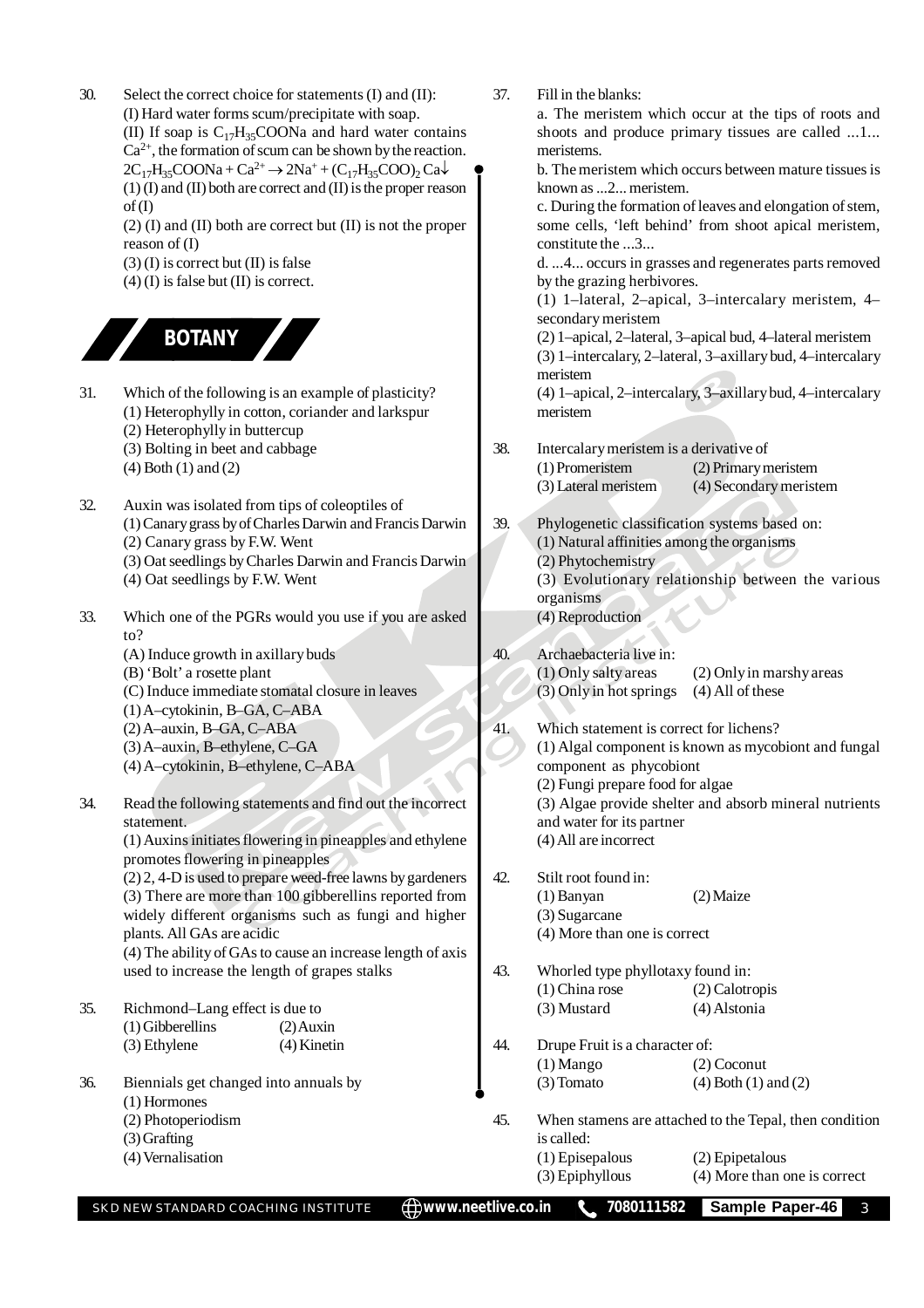

**Sample Paper-46** SKD NEW STANDARD COACHING INSTITUTE  $\bigoplus$  www.neetlive.co.in 1080111582